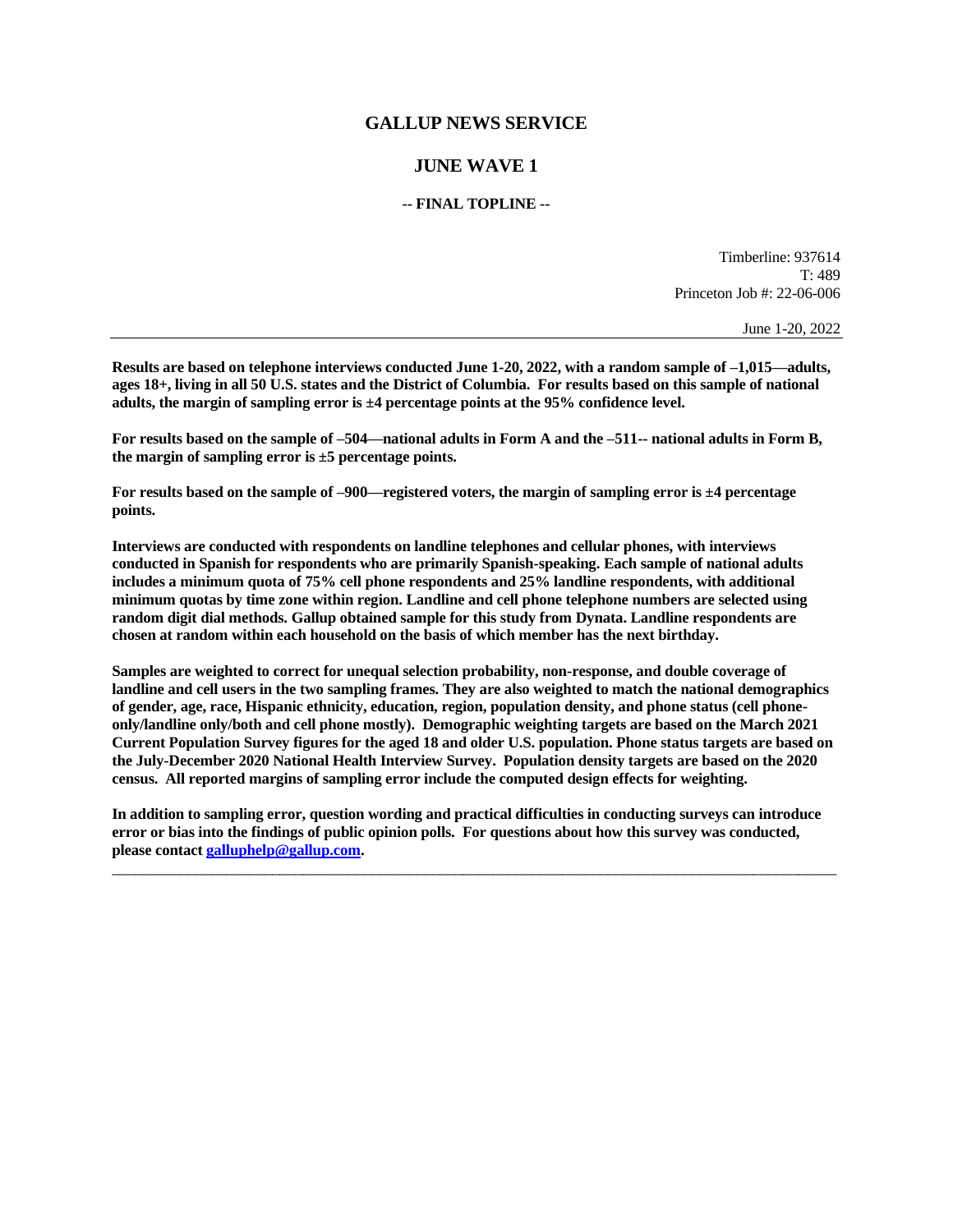11. Next, how important will each of the following issues be to your vote for Congress this year -- will it be - extremely important, very important, moderately important, or not that important? How about -- [RANDOM ORDER]?

# **E. Gun policy**

|                          | Extremely<br>important | Very<br>important | Moderately<br>important | Not that<br>important | N <sub>0</sub><br>opinion |
|--------------------------|------------------------|-------------------|-------------------------|-----------------------|---------------------------|
| <b>Registered Voters</b> |                        |                   |                         |                       |                           |
| $2022$ Jun 1-20          | 55                     | 27                | 13                      | 6                     | $\ast$                    |
| 2018 Oct 15-28           | 37                     | 35                | 18                      | 8                     |                           |
| 2002 Sep 20-22 ^         | 21                     | 30                | 32                      | 16                    |                           |
| <b>National adults</b>   |                        |                   |                         |                       |                           |
| $2022$ Jun 1-20          | 52                     | 28                | 13                      |                       | $\ast$                    |
| 2018 Oct 15-28           | 35                     | 36                | 18                      | 10                    |                           |
| 2002 Sep 20-22 ^         | 21                     | 28                | 32                      | 18                    |                           |

 $^\wedge$  Asked of a half sample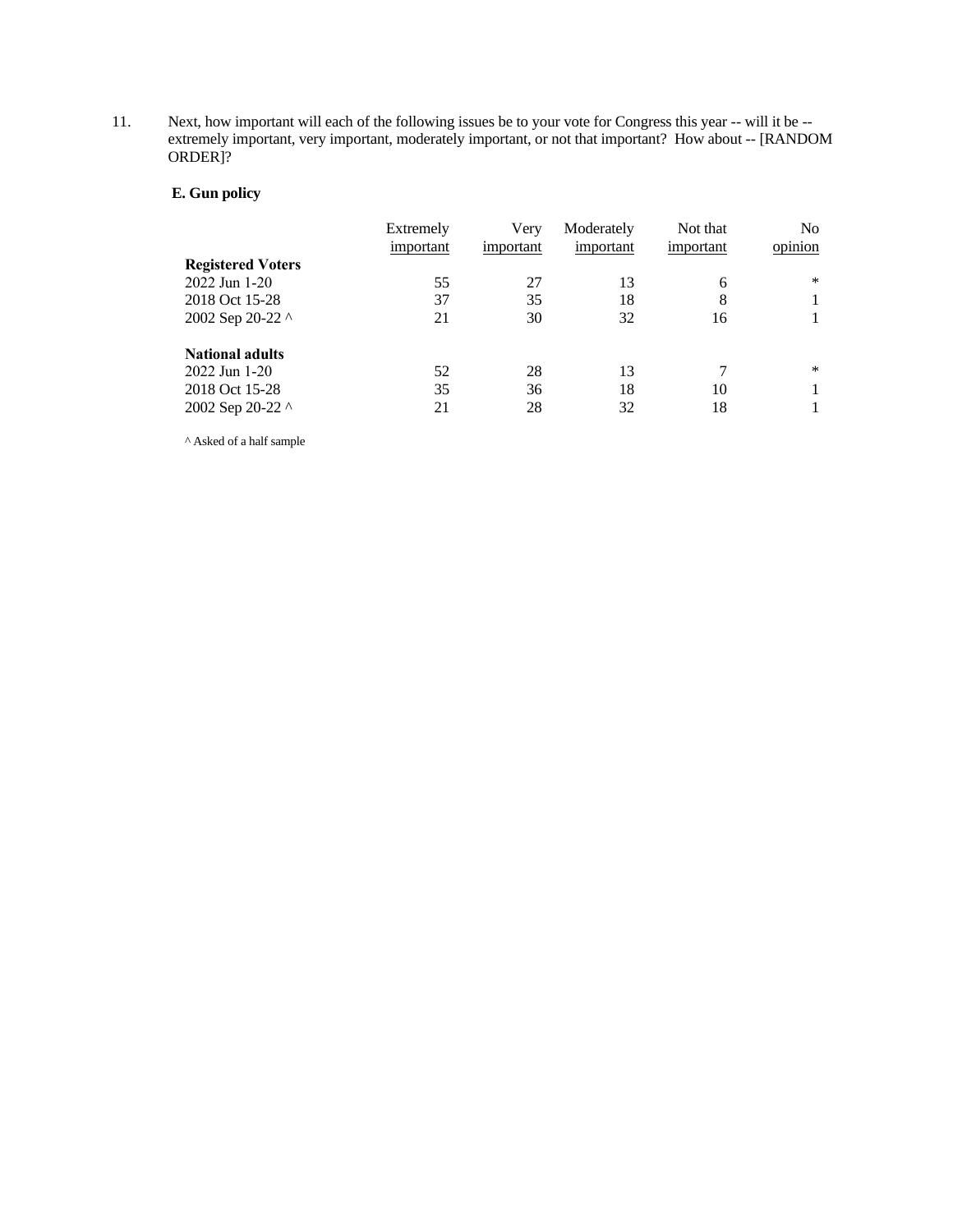Thinking about something else,

20. In general, do you feel that the laws covering the sale of firearms should be made more strict, less strict, or kept as they are now?

|                    | More strict | Less strict      | Kept as now | No opinion       |
|--------------------|-------------|------------------|-------------|------------------|
| 2022 Jun 1-20      | 66          | 8                | 25          | ∗                |
| 2021 Oct 1-19      | 52          | 11               | 35          | 1                |
| 2020 Sep 30-Oct 15 | 57          | 9                | 34          | $\ast$           |
| 2019 Oct 1-13      | 64          | $\boldsymbol{7}$ | 28          | $\mathbf{1}$     |
| 2019 Aug 15-30     | 63          | $\tau$           | 29          | $\mathbf{1}$     |
| 2018 Oct 1-10      | 61          | 8                | 30          | $\sqrt{2}$       |
| 2018 Mar 1-8       | 67          | $\overline{4}$   | 28          | $\mathbf{1}$     |
| 2017 Oct 5-11      | 60          | 5                | 33          | $\mathbf{1}$     |
| 2016 Oct 5-9       | 55          | 10               | 34          | $\mathbf{1}$     |
| 2015 Oct 7-11      | 55          | 11               | 33          | $\ast$           |
| 2014 Oct 12-15     | 47          | 14               | 38          | 1                |
| 2013 Oct 3-6       | 49          | 13               | 37          | $\mathbf{1}$     |
| 2013 Sep 17-18 †   | 49          | 13               | 37          | $\overline{c}$   |
| 2012 Dec 19-22     | 58          | 6                | 34          | $\overline{c}$   |
| 2011 Oct 6-9       | 43          | 11               | 44          | $\overline{c}$   |
| 2010 Oct 7-10      | 44          | 12               | 42          | $\overline{c}$   |
| 2009 Oct 1-4       | 44          | 12               | 43          | $\mathbf{1}$     |
| 2008 Oct 3-5       | 49          | $\,8\,$          | 41          |                  |
| 2007 Oct 4-7       | 51          | 8                | 39          | $\frac{2}{2}$    |
| 2006 Oct 9-12      | 56          | 9                | 33          | $\overline{c}$   |
| 2005 Oct 13-16     | 57          | $\overline{7}$   | 35          | $\mathbf{1}$     |
| 2004 Oct 11-14     | 54          | 11               | 34          | $\mathbf{1}$     |
| 2004 Jan 9-11      | 60          | 6                | 34          | $\ast$           |
| 2003 Oct 6-8       | 55          | 9                | 36          | $\ast$           |
| 2002 Oct 14-17     | 51          | 11               | 36          | $\boldsymbol{2}$ |
| 2001 Oct 11-14     | 53          | $\,8\,$          | 38          | $\mathbf{1}$     |
| 2000 May 5-7       | 62          | 5                | 31          | $\overline{c}$   |
| 2000 Apr 7-9       | 61          | $\tau$           | 30          | $\overline{c}$   |
| 1999 Dec 9-12      | 60          | 10               | 29          | $\mathbf{1}$     |
| 1999 Aug 3-4       | 66          | 6                | 27          | $\,1$            |
| 1999 Jun 25-27     | 62          | 6                | 31          | $\mathbf 1$      |
| 1999 May 23-24     | 65          | 5                | 28          | $\overline{c}$   |
| 1999 Apr 26-27     | 66          | $\overline{7}$   | 25          | $\overline{c}$   |
| 1999 Feb 8-9       | 60          | 9                | 29          | $\overline{c}$   |
| 1995 Apr 23-24 ^   | 62          | 12               | 24          | $\overline{c}$   |
| 1993 Dec 17-19     | 67          | $\tau$           | 25          | $\,1\,$          |
| 1993 Mar 12-14     | 70          | $\overline{4}$   | 24          | $\overline{c}$   |
| 1991 Mar 21-24     | 68          | 5                | 25          | $\overline{2}$   |
| 1990 Sep 10-11     | 78          | $\overline{2}$   | 17          | 3                |
|                    |             |                  |             |                  |

^ Asked of half sample.

† Asked on Gallup Daily tracking poll.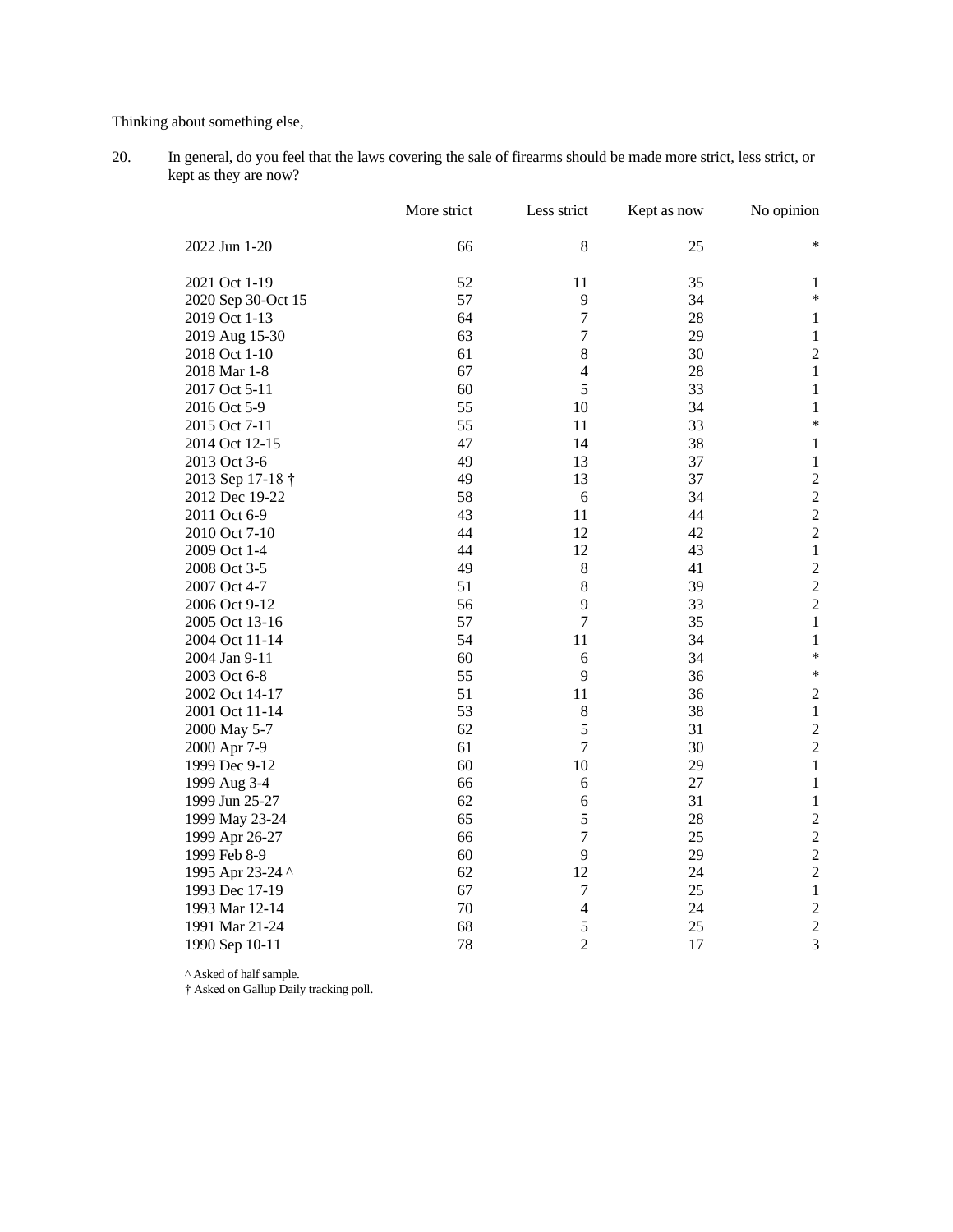21. Do you think there should or should not be a law that would ban the possession of handguns, except by the police and other authorized persons?

|                             | Should be | Should not be | No opinion              |
|-----------------------------|-----------|---------------|-------------------------|
| 2022 Jun 1-20               | 27        | 73            | $\mathbf{1}$            |
| 2021 Oct 1-19               | 19        | 80            | 1                       |
| 2020 Sep 30-Oct 15          | 25        | 74            | $\mathbf{1}$            |
| 2019 Oct 1-13               | 29        | 70            | $\mathbf{1}$            |
| 2018 Oct 1-10               | 28        | 71            | $\mathbf 1$             |
| 2017 Oct 5-11               | 28        | 71            | $\mathbf 1$             |
| 2016 Oct 5-9                | 23        | 76            | $\mathbf{1}$            |
| 2015 Oct 7-11               | 27        | 72            | $\mathbf 1$             |
| 2014 Oct 12-15              | 26        | 73            | $\mathbf{1}$            |
| 2013 Oct 3-6                | 25        | 74            | $\overline{c}$          |
| 2012 Dec 19-22              | 24        | 74            | $\overline{c}$          |
| 2011 Oct 6-9                | 26        | 73            | $\mathbf{1}$            |
| 2010 Oct 7-10               | 29        | 69            | $\mathbf 1$             |
| 2009 Oct 1-4                | 28        | 71            | $\mathbf 1$             |
| 2008 Oct 3-5                | 29        | 69            | $\overline{c}$          |
| 2007 Oct 4-7                | 30        | 68            | $\overline{c}$          |
| 2006 Oct 9-12               | 32        | 66            | $\overline{c}$          |
| 2005 Oct 13-16              | 35        | 64            | $\mathbf{1}$            |
| 2004 Oct 11-14              | 36        | 63            | $\mathbf{1}$            |
| 2003 Oct 6-8                | 32        | 67            | $\mathbf{1}$            |
| 2002 Oct 14-17              | 32        | 65            | 3                       |
| 2000 Aug 29-Sep 5           | 36        | 62            | $\overline{c}$          |
| 1999 Apr 26-27              | 38        | 59            | $\overline{\mathbf{3}}$ |
| 1999 Feb 8-9                | 34        | 64            | $\overline{c}$          |
| 1993 Dec 17-19              | 39        | 60            | $\mathbf{1}$            |
| 1993 Mar 12-14              | 42        | 54            | $\overline{4}$          |
| 1991 Mar 21-24              | 43        | 53            | $\overline{4}$          |
| 1990 Sep 10-11              | 41        | 55            | $\overline{4}$          |
| 1988 Jul 1-7                | 37        | 59            | $\overline{4}$          |
| 1987 Oct 12-18              | 42        | 50            | $\,8$                   |
| 1982 Apr 2-5                | 41        | 54            | 5                       |
| 1981 Jun 19-22              | 41        | 54            | 5                       |
| 1981 Apr 3-6                | 39        | 58            | 3                       |
| 1980 Dec 12-21              | 38        | 51            | 11                      |
| 1979 Nov 2-5 ^              | 31        | 65            | $\overline{4}$          |
| 1975 Mar 7-10 ^             | 41        | 55            | $\overline{4}$          |
| 1965 Jan 7-12 †             | 49        | 44            | $\tau$                  |
| 1959 Jul 23-28 <sup>+</sup> | 60        | 36            | $\overline{4}$          |

^ WORDING: Now here is a question about pistols and revolvers. Do you think there should or should not be a law which would forbid the possession of this type of gun except by the police and other authorized persons?

† WORDING: What about the possession of pistols and revolvers--do you think there should be a law which would forbid the possession of this type of gun except by the police or other authorized persons?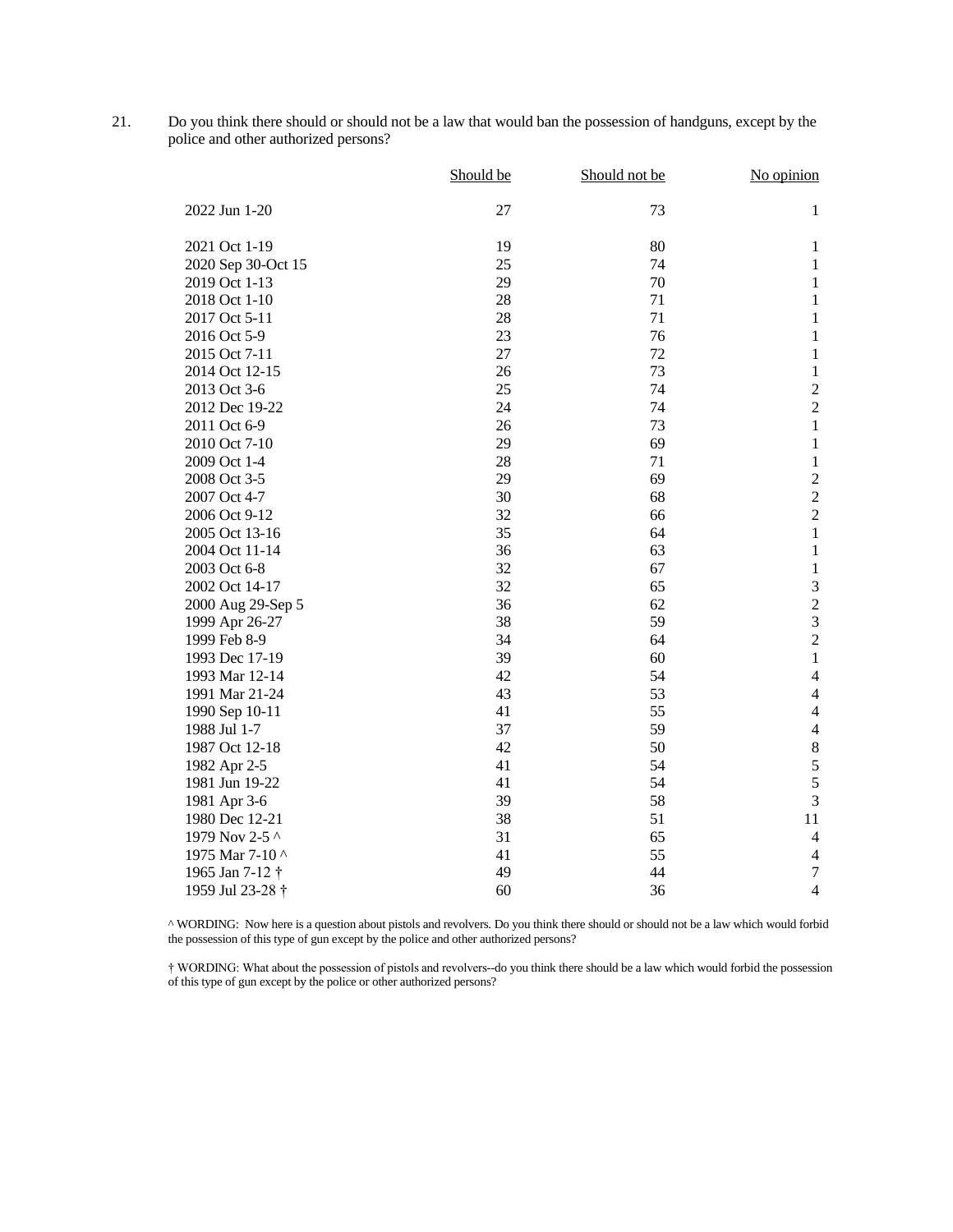22. In terms of gun laws in the United States, which of the following would you prefer to see happen -- [ROTATE: enforce the current gun laws more strictly and NOT pass new gun laws (or) pass new gun laws in addition to enforcing the current laws more strictly]?

|                   | Enforce current laws<br>more strictly | Pass new laws<br>in addition | No opinion     |
|-------------------|---------------------------------------|------------------------------|----------------|
| $2022$ Jun 1-20   | 42                                    | 55                           | 3              |
| 2017 Oct 5-11     | 47                                    | 51                           | 2              |
| 2012 Dec 19-22    | 46                                    | 47                           |                |
| 2011 Oct 6-9      | 60                                    | 35                           | 5              |
| 2007 Oct 4-7      | 58                                    | 38                           | 4              |
| 2006 Oct 9-12     | 53                                    | 43                           | 4              |
| 2002 Feb 8-10     | 60                                    | 38                           | $\overline{2}$ |
| 2000 Aug 29-Sep 5 | 53                                    | 45                           | 2              |
| 2000 Apr 28-30 ^  | 51                                    | 44                           | 5              |

^ Asked of half sample.

23. Do you think there should or should not be a ban on the manufacture, possession and sale of semi-automatic guns, known as assault rifles?

|                  | Should be | Should not be | No opinion |
|------------------|-----------|---------------|------------|
| 2022 Jun 1-20    | 55        | 44            |            |
| 2019 Aug 15-30 ^ | 61        | 38            |            |
| .                |           |               |            |

^ Asked of a half sample

24. Please tell me whether you favor or oppose each of the following proposals. [RANDOM ORDER]

## **EACH ITEM ASKED OF APPROXIMATELY 500 RESPONDENTS; ±5 PCT PTS**

| 2022 Jun 1-20<br>(sorted by "favor")                                                                                             | Favor | <b>Oppose</b> |
|----------------------------------------------------------------------------------------------------------------------------------|-------|---------------|
|                                                                                                                                  |       |               |
| Requiring background checks for all gun sales                                                                                    | 92    | 7             |
| Prohibiting people who have been determined to be a danger to themselves or others<br>from purchasing guns                       | 86    | 14            |
| Allowing courts to order the confiscation of guns from people who have been<br>determined to be a danger to themselves or others | 81    | 18            |
| Enacting a 30-day waiting period for all gun sales                                                                               | 77    | 23            |
| Raising the legal age at which people can purchase certain firearms from 18 to 21                                                | 76    | 24            |
| Banning the sale and possession of high-capacity magazines that can contain more<br>than 10 rounds of ammunition                 | 55    | 44            |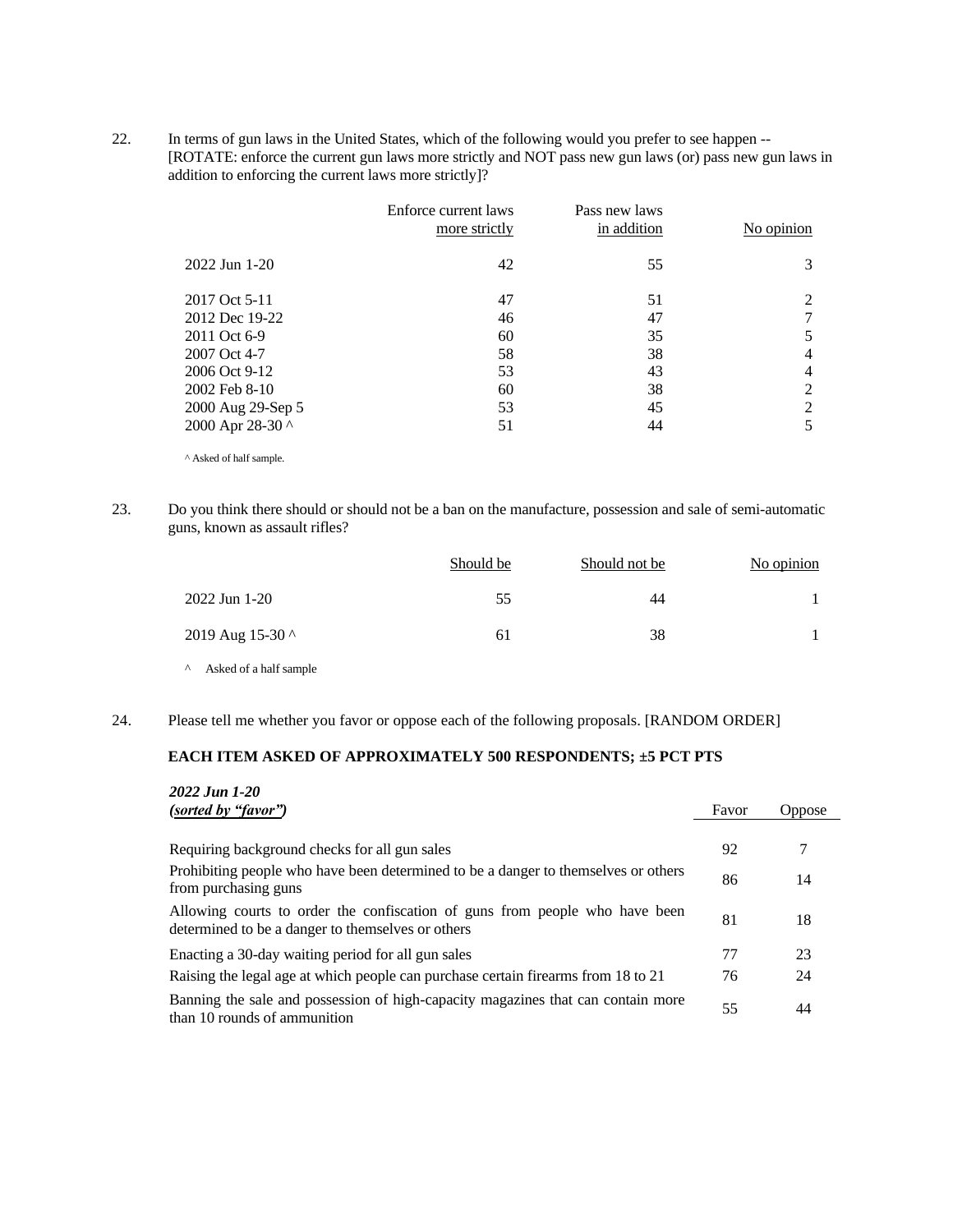### **Q.24 (GUN POLICY PROPOSALS) CONTINUED**

### **FULL RESULTS AND TRENDS:**

### **A. Requiring background checks for all gun sales**

|                                  | Favor    | Oppose | No opinion |
|----------------------------------|----------|--------|------------|
| 2022 Jun 1-20                    | 92       |        |            |
| 2018 Mar 5-11 ^<br>2017 Oct 5-11 | 92<br>96 | −<br>Δ | ∗          |
|                                  |          |        |            |

^ WORDING: Please tell me whether you favor or oppose each of the following approaches to prevent mass shootings at schools.

### **B. Raising the legal age at which people can purchase certain firearms from 18 to 21**

|                 | Favor | Oppose | No opinion |
|-----------------|-------|--------|------------|
| 2022 Jun 1-20   | 76    | 24     |            |
| 2018 Mar 5-11 ^ | 68    | 30     |            |

^ WORDING: Please tell me whether you favor or oppose each of the following approaches to prevent mass shootings at schools.

### **C. Banning the sale and possession of high-capacity magazines that can contain more than 10 rounds of ammunition**

|                                                       | <b>Favor</b> | <b>Oppose</b> | No opinion |  |  |  |  |  |  |
|-------------------------------------------------------|--------------|---------------|------------|--|--|--|--|--|--|
| 2022 Jun 1-20                                         | 55           | 44            |            |  |  |  |  |  |  |
| D. Enacting a 30-day waiting period for all gun sales |              |               |            |  |  |  |  |  |  |
|                                                       | <b>Favor</b> | <b>Oppose</b> | No opinion |  |  |  |  |  |  |
| 2022 Jun 1-20                                         | 77           | 23            | ∗          |  |  |  |  |  |  |
| 2017 Oct 5-11                                         | 75           | 24            |            |  |  |  |  |  |  |

## **E. Allowing courts to order the confiscation of guns from people who have been determined to be a danger to themselves or others**

|               | Favor    | Jppose | No opinion |
|---------------|----------|--------|------------|
| 2022 Jun 1-20 | o.<br>ŌΙ |        |            |

## **F. Prohibiting people who have been determined to be a danger to themselves or others from purchasing guns**

|               | Favor | <b>Oppose</b> | No opinion |
|---------------|-------|---------------|------------|
| 2022 Jun 1-20 | 86    |               | $\ast$     |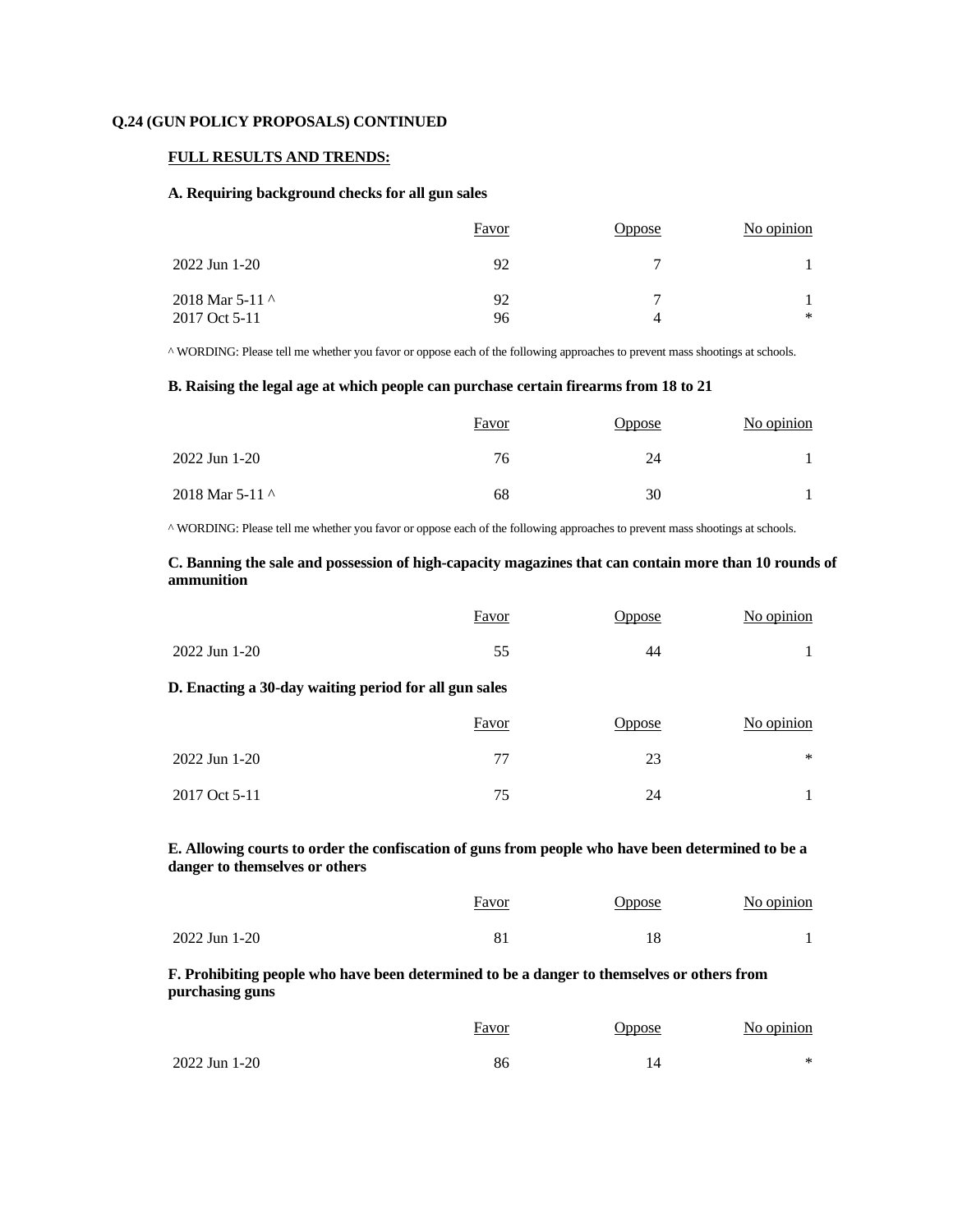#### **QN11EVOTER: Registerd Voters: Importance - Gun policy BY Total + Gender + Race I + Age + Education + Party I.D. + Ideology**

|                            |              |       | Gender |        | Race I |           | Age   |           | Education |                 |                 | Party I.D.         |            |                 | Ideology |                  |          |         |
|----------------------------|--------------|-------|--------|--------|--------|-----------|-------|-----------|-----------|-----------------|-----------------|--------------------|------------|-----------------|----------|------------------|----------|---------|
|                            |              | Total | Male   | Female | White  | Non-white | 18-34 | $35 - 54$ | $55+$     | College<br>Grad | Some<br>College | HS Grad or<br>Less | Republican | Independe<br>nt | Democrat | Conservati<br>ve | Moderate | Liberal |
| Total                      | Unweighted n | 900   | 492    | 402    | 670    | 219       | 168   | 219       | 497       | 450             | 275             | 173                | 274        | 351             | 265      | 349              | 318      | 223     |
|                            | Weighted n   | 855   | 411    | 436    | 596    | 252       | 231   | 232       | 380       | 334             | 252             | 266                | 254        | 340             | 249      | 316              | 318      | 209     |
| <b>Extremely important</b> |              | 468   | 208    | 252    | 325    | 139       | 118   | 136       | 206       | 197             | 133             | 139                | 136        | 164             | 161      | 157              | 169      | 132     |
|                            |              | 55%   | 51%    | 58%    | 55%    | 55%       | 51%   | 58%       | 54%       | 59%             | 53%             | 52%                | 54%        | 48%             | 65%      | 50%              | 53%      | 63%     |
| Very important             |              | 229   | 103    | 126    | 161    | 68        | 63    | 58        | 105       | 81              | 66              | 82                 | 66         | 93              | 66       | 90               | 88       | 49      |
|                            |              | 27%   | 25%    | 29%    | 27%    | 27%       | 27%   | 25%       | 28%       | 24%             | 26%             | 31%                | 26%        | 27%             | 27%      | 28%              | 28%      | 24%     |
| Moderately important       |              | 109   | 61     | 48     | 80     | 27        | 35    | 29        | 43        | 44              | 28              | 34                 | 37         | 55              | 16       | 46               | 42       | 21      |
|                            |              | 13%   | 15%    | 11%    | 13%    | 11%       | 15%   | 13%       | 11%       | 13%             | 11%             | 13%                | 15%        | 16%             | 6%       | 14%              | 13%      | 10%     |
| Not that important         |              | 47    | 39     |        | 30     | 17        | 14    | 9         | 24        | 12              | 24              | 10 <sup>1</sup>    | 14         | 27              | 6        | 24               | 18       |         |
|                            |              | 6%    | 10%    | 2%     | 5%     | 7%        | 6%    | 4%        | 6%        | 4%              | 10%             | 4%                 | 6%         | 8%              | 2%       | 7%               | 6%       | 3%      |
| Don't know/Refused         |              |       |        | $2 -$  |        | $2 -$     |       | $\Omega$  | $2 -$     |                 | 0               |                    | $2 -$      |                 | $0 -$    |                  | $0 -$    | 2       |
|                            |              | 0%    | 0%     | $0% -$ |        | $1% -$    |       | 0%        | $0% -$    |                 | 0%              | $1% -$             |            | $0% -$          |          | $0% -$           |          | 1%      |

#### **GALLUP POLL SOCIAL SURVEY June 2022 Public Release Data**

**QN20: Gun Laws Stricter BY Total + Gender + Race I + Age + Education + Party I.D. + Ideology**

|                      |              |       | Gender |        | Race I                  |           |       | Age   |       |                 | Education       |                           |            | Party I.D.      |          |                  | Ideology |         |
|----------------------|--------------|-------|--------|--------|-------------------------|-----------|-------|-------|-------|-----------------|-----------------|---------------------------|------------|-----------------|----------|------------------|----------|---------|
|                      |              | Total | Male   | Female | White                   | Non-white | 18-34 | 35-54 | $55+$ | College<br>Grad | Some<br>College | <b>HS</b> Grad or<br>Less | Republican | Independe<br>nt | Democrat | Conservati<br>ve | Moderate | Liberal |
| Total                | Unweighted n | 1015  | 562    | 447    | 725                     | 273       | 211   | 260   | 527   | 478             | 306             | 226                       | 289        | 422             | 280      | 386              | 360      | 244     |
| More strict          | Weighted n   | 1015  | 499    | 508    | 662                     | 343       | 302   | 289   | 411   | 360             | 282             | 368                       | 273        | 444             | 273      | 365              | 385      | 241     |
|                      |              | 671   | 289    | 375    | 395                     | 270       | 203   | 196   | 264   | 274             | 163             | 232                       | 105        | 295             | 256      | 146              | 293      | 219     |
|                      |              | 66%   | 58%    | 74%    | 60%                     | 79%       | 67%   | 68%   | 64%   | 76%             | 58%             | 63%                       | 38%        | 66%             | 94%      | 40%              | 76%      | 91%     |
| Less strict          |              | 81    | 55     | 25     | 60                      | 21        | 21    | 30    | 30    | 18              | 34              | 29                        | 31         | 43              |          | 51               | 22       |         |
|                      |              | 8%    | 11%    | 5%     | 9%                      | 6%        | 7%    | 10%   | 7%    | 5%              | 12%             | 8%                        | 11%        | 10%             | 2%       | 14%              | 6%       | 2%      |
| Kept as they are now |              | 259   | 152    | 105    | 205                     | 49        | 78    | 63    | 113   | 68              | 83              | 105                       | 137        | 104             | 12       | 167              | 69       | 15      |
|                      |              | 25%   | 31%    | 21%    | 31%                     | 14%       | 26%   | 22%   | 27%   | 19%             | 29%             | 28%                       | 50%        | 24%             | 4%       | 46%              | 18%      | 6%      |
| (DK)/(Refused)       |              |       |        |        | $\overline{\mathbf{c}}$ | $3 -$     |       |       |       |                 |                 |                           |            | $2 -$           |          |                  |          |         |
|                      |              | 0%    | 0%     | 0%     | 0%                      | $1% -$    |       |       | $1\%$ |                 | 1%              | 1%                        | 0%         | $0% -$          |          | 0%               | 0%       | 1%      |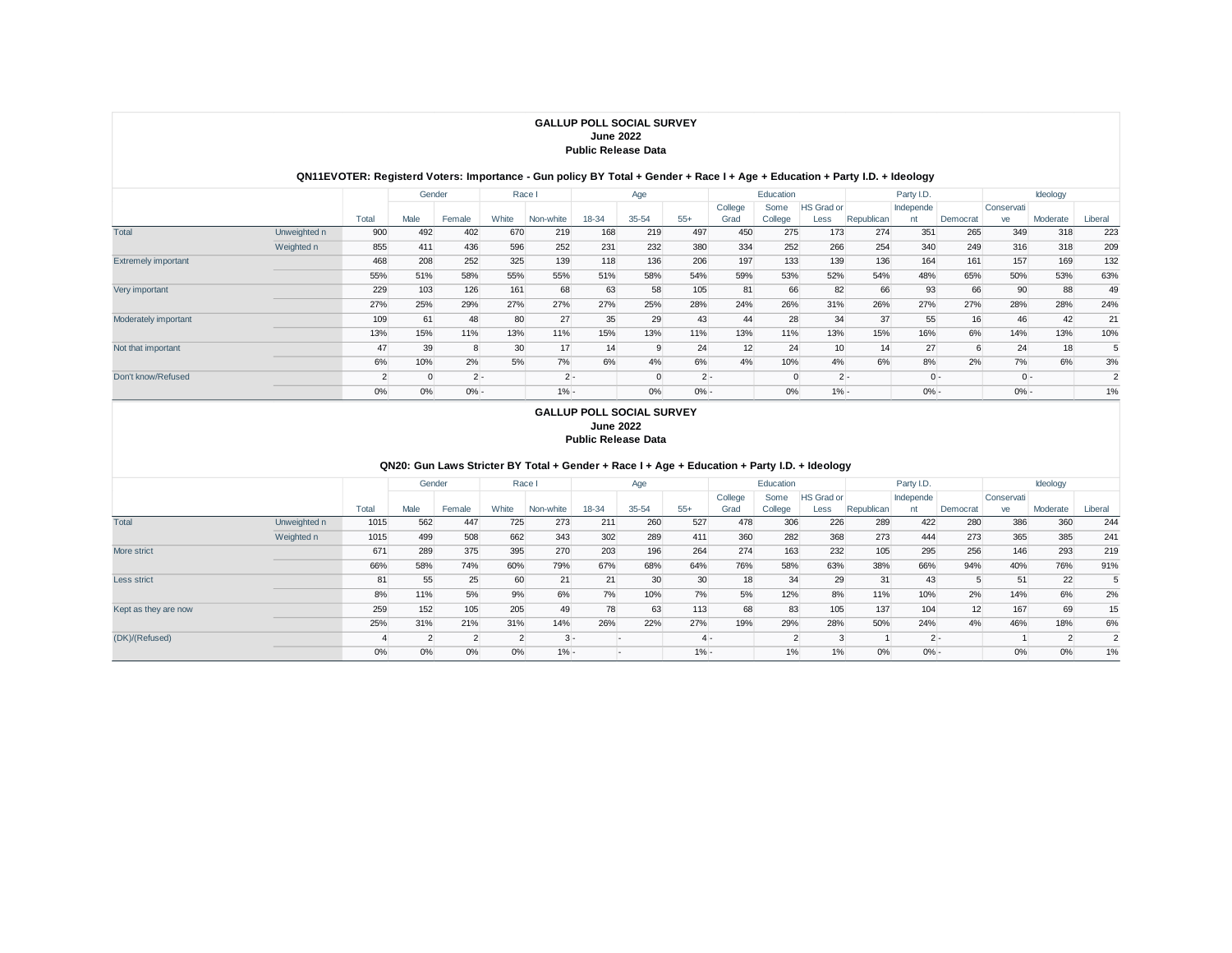#### **QN21: Gun Possession Ban BY Total + Gender + Race I + Age + Education + Party I.D. + Ideology**

|                |              |       | Gender |        | Race I |           |       | Age   |       |         | Education |                   |            | Party I.D. |          |            | Ideology |         |
|----------------|--------------|-------|--------|--------|--------|-----------|-------|-------|-------|---------|-----------|-------------------|------------|------------|----------|------------|----------|---------|
|                |              |       |        |        |        |           |       |       |       | College | Some      | <b>HS</b> Grad or |            | Independe  |          | Conservati |          |         |
|                |              | Total | Male   | Female | White  | Non-white | 18-34 | 35-54 | $55+$ | Grad    | College   | Less              | Republican | nt         | Democrat | ve         | Moderate | Liberal |
| Total          | Unweighted n | 1015  | 562    | 447    | 725    | 273       | 211   | 260   | 527   | 478     | 306       | 226               | 289        | 422        | 280      | 386        | 360      | 244     |
|                | Weighted n   | 1015  | 499    | 508    | 662    | 343       | 302   | 289   | 411   | 360     | 282       | 368               | 273        | 444        | 273      | 365        | 385      | 241     |
| Yes, should be |              | 271   | 95     | 176    | 125    | 144       | 79    | 82    | 106   | 107     | 51        | 113               | 23         | 120        | 121      | 53         | 102      | 111     |
|                |              | 27%   | 19%    | 35%    | 19%    | 42%       | 26%   | 28%   | 26%   | 30%     | 18%       | 31%               | 9%         | 27%        | 44%      | 14%        | 26%      | 46%     |
| No, should not |              | 738   | 399    | 331    | 533    | 196       | 223   | 205   | 301   | 253     | 229       | 252               | 250        | 321        | 149      | 312        | 279      | 129     |
|                |              | 73%   | 80%    | 65%    | 81%    | 57%       | 74%   | 71%   | 73%   | 70%     | 81%       | 68%               | 91%        | 72%        | 55%      | 85%        | 72%      | 54%     |
| (DK)/(Refused) |              |       |        |        |        | $3 -$     |       |       |       |         | ◠         |                   |            |            |          |            |          |         |
|                |              | 1%    | 1%     | 0%     | 1%     | $1% -$    |       | 1%    | 1%    | 0%      | 1%        | 1%                | 0%         | 0%         | 1%       | 0%         | 1%       | 0%      |

#### **GALLUP POLL SOCIAL SURVEY June 2022 Public Release Data**

#### **QN22: New Gun Laws Needed BY Total + Gender + Race I + Age + Education + Party I.D. + Ideology**

|                                                                               |              |       |      | Gender | Race I |           |       | Age       |       |                 | Education       |                           |            | Party I.D.      |          |                  | Ideology |         |
|-------------------------------------------------------------------------------|--------------|-------|------|--------|--------|-----------|-------|-----------|-------|-----------------|-----------------|---------------------------|------------|-----------------|----------|------------------|----------|---------|
|                                                                               |              | Total | Male | Female | White  | Non-white | 18-34 | $35 - 54$ | $55+$ | College<br>Grad | Some<br>College | <b>HS</b> Grad or<br>Less | Republican | Independe<br>nt | Democrat | Conservati<br>ve | Moderate | Liberal |
| Total                                                                         | Unweighted n | 1015  | 562  | 447    | 725    | 273       | 211   | 260       | 527   | 478             | 306             | 226                       | 289        | 422             | 280      | 386              | 360      | 244     |
|                                                                               | Weighted n   | 1015  | 499  | 508    | 662    | 343       | 302   | 289       | 411   | 360             | 282             | 368                       | 273        | 444             | 273      | 365              | 385      | 241     |
| Enforce the current gun laws more strictly<br>and NOT pass new gun laws, (or) |              | 426   | 233  | 190    | 311    | 110       | 117   | 128       | 176   | 120             | 135             | 168                       | 197        | 180             | 39       | 247              | 145      | 25      |
|                                                                               |              | 42%   | 47%  | 37%    | 47%    | 32%       | 39%   | 44%       | 43%   | 33%             | 48%             | 46%                       | 72%        | 41%             | 14%      | 68%              | 38%      | 10%     |
| Pass new gun laws in addition to                                              |              | 562   | 251  | 305    | 333    | 224       | 182   | 152       | 221   | 237             | 142             | 181                       | 64         | 252             | 234      | 103              | 234      | 214     |
| enforcing the current laws more strictly,<br>(or)                             |              | 55%   | 50%  | 60%    | 50%    | 65%       | 60%   | 53%       | 54%   | 66%             | 50%             | 49%                       | 24%        | 57%             | 86%      | 28%              | 61%      | 89%     |
| (DK)/(Refused)                                                                |              | 27    | 15   | 12     | 18     | $\Omega$  |       | C         | 13    |                 |                 |                           | 12         | 12              |          | 14               |          |         |
|                                                                               |              | 3%    | 3%   | 2%     | 3%     | 3%        | 1%    | 3%        | 3%    | 1%              | 2%              | 5%                        | 4%         | 3%              | 0%       | 4%               | 2%       | 1%      |

#### **GALLUP POLL SOCIAL SURVEY June 2022 Public Release Data**

#### **QN23: Ban on Assault Rifles BY Total + Gender + Race I + Age + Education + Party I.D. + Ideology**

|                |              |       | Gender |        | Race I |           |       | Age   |       |         | Education |                   |            | Party I.D. |          |            | Ideology |         |
|----------------|--------------|-------|--------|--------|--------|-----------|-------|-------|-------|---------|-----------|-------------------|------------|------------|----------|------------|----------|---------|
|                |              |       |        |        |        |           |       |       |       | College | Some      | <b>HS</b> Grad or |            | Independe  |          | Conservati |          |         |
|                |              | Total | Male   | Female | White  | Non-white | 18-34 | 35-54 | $55+$ | Grad    | College   | Less              | Republican | nt         | Democrat | ve         | Moderate | Liberal |
| Total          | Unweighted n | 1015  | 562    | 447    | 725    | 273       | 211   | 260   | 527   | 478     | 306       | 226               | 289        | 422        | 280      | 386        | 360      | 244     |
|                | Weighted n   | 1015  | 499    | 508    | 662    | 343       | 302   | 289   | 411   | 360     | 282       | 368               | 273        | 444        | 273      | 365        | 385      | 241     |
| Should be      |              | 563   | 207    | 350    | 326    | 232       | 156   | 161   | 240   | 245     | 131       | 186               | 72         | 234        | 243      | 121        | 226      | 206     |
|                |              | 55%   | 41%    | 69%    | 49%    | 68%       | 52%   | 56%   | 58%   | 68%     | 47%       | 50%               | 26%        | 53%        | 89%      | 33%        | 59%      | 85%     |
| Should not be  |              | 443   | 286    | 155    | 330    | 108       | 146   | 126   | 165   | 113     | 148       | 179               | 200        | 205        | 29       | 239        | 158      | 33      |
|                |              | 44%   | 57%    | 30%    | 50%    | 32%       | 48%   | 44%   | 40%   | 31%     | 52%       | 49%               | 73%        | 46%        | 11%      | 65%        | 41%      | 14%     |
| (DK)/(Refused) |              |       | 6      |        | 6      | $3 -$     |       |       |       |         |           |                   |            | $5 -$      |          |            |          |         |
|                |              | 1%    | 1%     | 1%     | 1%     | $1\% -$   |       | 1%    | 2%    | 1%      | 1%        | $1\%$             | 1%         | $1% -$     |          | 1%         | 0%       | 1%      |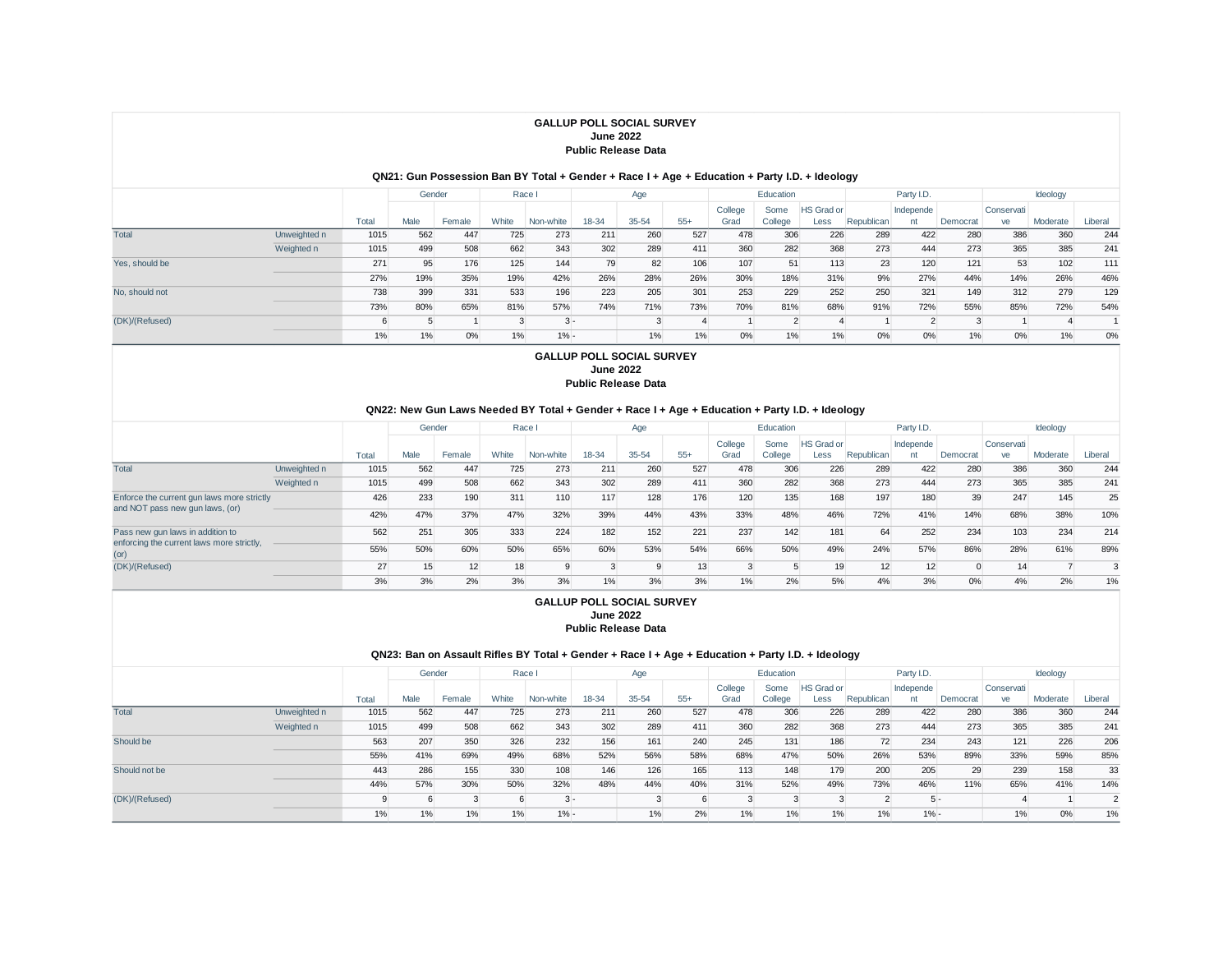#### **QN24A: Favor/Oppose: Requiring background checks for all gun sales BY Total + Gender + Race I + Age + Education + Party I.D. + Ideology**

|                |              |       | Gender |                | Race I |           |       | Age   |        |         | Education |            |            | Party I.D. |          |            | Ideology |         |
|----------------|--------------|-------|--------|----------------|--------|-----------|-------|-------|--------|---------|-----------|------------|------------|------------|----------|------------|----------|---------|
|                |              |       |        |                |        |           |       |       |        | College | Some      | HS Grad or |            | Independe  |          | Conservati |          |         |
|                |              | Total | Male   | Female         | White  | Non-white | 18-34 | 35-54 | $55+$  | Grad    | College   | Less       | Republican | nt         | Democrat | ve         | Moderate | Liberal |
| Total          | Unweighted n | 493   | 277    | 214            | 353    | 130       | 109   | 128   | 246    | 219     | 160       | 111        | 130        | 213        | 138      | 186        | 185      | 107     |
|                | Weighted n   | 503   | 247    | 254            | 328    | 169       | 164   | 140   | 192    | 169     | 151       | 182        | 125        | 234        | 132      | 184        | 196      | 108     |
| Favor          |              | 463   | 218    | 243            | 306    | 152       | 152   | 125   | 180    | 160     | 142       | 160        | 113        | 210        | 128      | 160        | 188      | 101     |
|                |              | 92%   | 88%    | 96%            | 93%    | 90%       | 93%   | 89%   | 94%    | 95%     | 94%       | 88%        | 90%        | 90%        | 97%      | 87%        | 96%      | 93%     |
| Oppose         |              | 37    | 28     | 9              | 20     | 17        | 11    | 15    | 11     |         | 8         | 20         | 11         | 23         |          | 21         |          | 8       |
|                |              | 7%    | 11%    | 4%             | 6%     | 10%       | 7%    | 11%   | 6%     | 5%      | 5%        | 11%        | 8%         | 10%        | 3%       | 12%        | 4%       | 7%      |
| (DK)/(Refused) |              |       |        | $\overline{2}$ | ◠      | $0 -$     |       |       | $2 -$  |         |           |            |            |            |          | $2 -$      |          |         |
|                |              | 1%    | 0%     | 1%             | 1%     | $0% -$    |       | 0%    | $1% -$ |         | 1%        | 1%         | 1%         | $1% -$     |          | $1% -$     |          |         |

#### **GALLUP POLL SOCIAL SURVEY June 2022 Public Release Data**

#### **QN24B: Favor/Oppose: Raising the legal age to purchase firearms BY Total + Gender + Race I + Age + Education + Party I.D. + Ideology**

|                |              |       | Gender |        | Race I |           |       | Age   |       |          | Education |                   |            | Party I.D. |          |            | Ideology |         |
|----------------|--------------|-------|--------|--------|--------|-----------|-------|-------|-------|----------|-----------|-------------------|------------|------------|----------|------------|----------|---------|
|                |              |       |        |        |        |           |       |       |       | College  | Some      | <b>HS</b> Grad or |            | Independe  |          | Conservati |          |         |
|                |              | Total | Male   | Female | White  | Non-white | 18-34 | 35-54 | $55+$ | Grad     | College   | Less              | Republican | nt         | Democrat | ve         | Moderate | Liberal |
| Total          | Unweighted n | 506   | 280    | 221    | 364    | 136       | 90    | 135   | 276   | 243      | 151       | 109               | 156        | 192        | 143      | 203        | 164      | 125     |
|                | Weighted n   | 501   | 251    | 243    | 329    | 169       | 133   | 151   | 212   | 185      | 134       | 179               | 152        | 190        | 144      | 183        | 178      | 128     |
| Favor          |              | 380   | 164    | 209    | 251    | 127       | 99    | 115   | 163   | 156      | 97        | 126               | 98         | 136        | 136      | 118        | 143      | 113     |
|                |              | 76%   | 65%    | 86%    | 76%    | 75%       | 74%   | 76%   | 77%   | 84%      | 73%       | 71%               | 65%        | 71%        | 95%      | 65%        | 80%      | 88%     |
| Oppose         |              | 118   | 86     | 31     | 75     | 42        | 35    | 36    | 46    | 30       | 36        | 52                | 54         | 51         |          | 64         | 32       | 16      |
|                |              | 24%   | 34%    | 13%    | 23%    | 25%       | 26%   | 24%   | 22%   | 16%      | 27%       | 29%               | 35%        | 27%        | 5%       | 35%        | 18%      | 12%     |
| (DK)/(Refused) |              |       |        |        |        | $0 -$     |       |       |       | $\Omega$ | $0 -$     |                   |            |            |          |            |          |         |
|                |              | $1\%$ | 0%     | 1%     | 1%     | $0% -$    |       | 0%    | 1%    | 0%       | $0% -$    |                   |            | 2%         | 0%       | 0%         | $2% -$   |         |

#### **GALLUP POLL SOCIAL SURVEY June 2022 Public Release Data**

#### **QN24C: Favor/Oppose: Banning the sale and possession of high-capacity magazines BY Total + Gender + Race I + Age + Education + Party I.D. + Ideology**

|                |              |       | Gender |        |       | Race I    |       | Age   |        |         | Education |                   |            | Party I.D. |          |            | Ideology |         |
|----------------|--------------|-------|--------|--------|-------|-----------|-------|-------|--------|---------|-----------|-------------------|------------|------------|----------|------------|----------|---------|
|                |              |       |        |        |       |           |       |       |        | College | Some      | <b>HS</b> Grad or |            | Independe  |          | Conservati |          |         |
|                |              | Total | Male   | Female | White | Non-white | 18-34 | 35-54 | $55+$  | Grad    | College   | Less              | Republican | nt         | Democrat | ve         | Moderate | Liberal |
| Total          | Unweighted n | 518   | 293    | 221    | 376   | 131       | 105   | 128   | 275    | 244     | 157       | 112               | 154        | 207        | 145      | 194        | 186      | 124     |
|                | Weighted n   | 509   | 259    | 243    | 343   | 159       | 149   | 139   | 213    | 184     | 144       | 176               | 144        | 214        | 140      | 180        | 202      | 116     |
| Favor          |              | 280   | 125    | 150    | 185   | 92        | 68    | 78    | 130    | 128     | 71        | 80                | 52         | 106        | 118      | 64         | 117      | 96      |
|                |              | 55%   | 48%    | 62%    | 54%   | 58%       | 46%   | 56%   | 61%    | 70%     | 49%       | 45%               | 36%        | 49%        | 84%      | 36%        | 58%      | 83%     |
| Oppose         |              | 223   | 131    | 90     | 156   | 64        | 78    | 59    | 81     | 56      | 71        | 93                | 92         | 105        | 20       | 115        | 85       | 17      |
|                |              | 44%   | 51%    | 37%    | 46%   | 40%       | 53%   | 43%   | 38%    | 30%     | 49%       | 53%               | 64%        | 49%        | 14%      | 64%        | 42%      | 14%     |
| (DK)/(Refused) |              |       |        |        |       |           |       |       |        |         |           | $3 -$             |            |            | $2 -$    |            |          |         |
|                |              | 1%    | 1%     | 1%     | 0%    | 2%        | 1%    | 1%    | $1% -$ |         | 2%        | $2% -$            |            | 2%         | $1% -$   |            |          | 3%      |